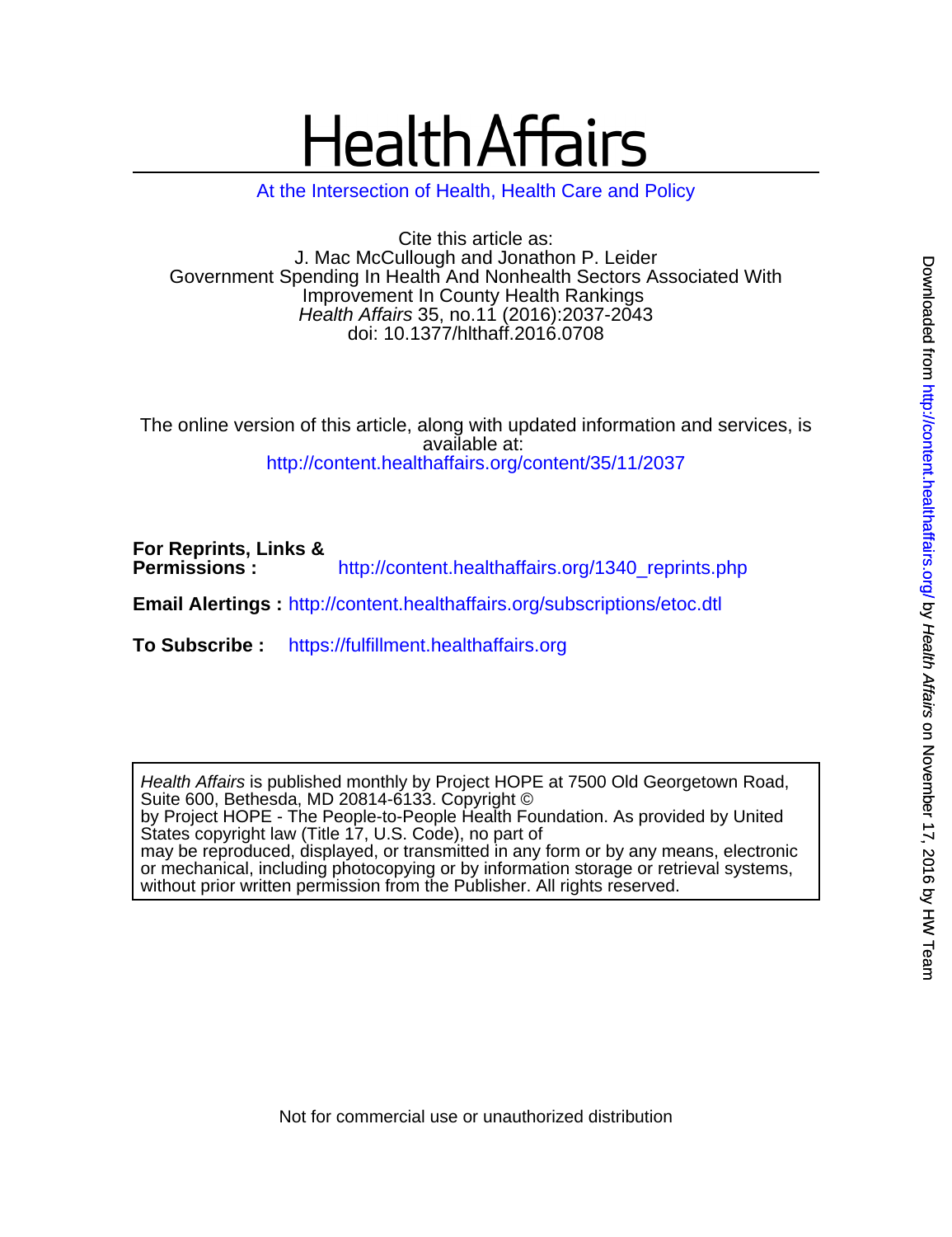By J. Mac McCullough and Jonathon P. Leider

## Government Spending In Health And Nonhealth Sectors Associated With Improvement In County Health Rankings

DOI: 10.1377/hlthaff.2016.0708 HEALTH AFFAIRS 35, NO. 11 (2016): 2037–<sup>2043</sup> ©2016 Project HOPE— The People-to-People Health Foundation, Inc.

#### J. Mac McCullough

(mccullough@asu.edu) is an assistant professor in the School for the Science of Health Care Delivery, College of Health Solutions, Arizona State University, in Phoenix.

Jonathon P. Leider is a faculty affiliate in the Department of Health Policy and Management at the Johns Hopkins Bloomberg School of Public Health, in Baltimore, Maryland.

ABSTRACT There is little evidence to demonstrate the impact on local health outcomes of spending that occurs outside the health care sector. We leveraged novel data from the US Census Bureau to measure the independent impact of a community's health and nonhealth expenditures on a broad measure of overall health—the County Health Rankings—over time. Using lagged longitudinal models that accounted for correlations of health outcomes and expenditures within counties, we found significant positive associations between expenditures and County Health Rankings for seven of the fourteen expenditure categories examined: community health care and public health, public hospitals, fire protection, K–12 education, corrections, libraries, and housing and community development. These areas of social spending have modest but detectable positive associations with population health, whether or not they primarily target health. Achieving improved health outcomes through a culture-of-health ethos should involve the consideration of public expenditures in both health and other social service areas.

growing body of literature has ex-<br>plored the extent to which governmental expenditures on public<br>health are associated with popula-<br>tion health outcomes.<sup>1</sup> A 10 percent<br>increase in local public health spending has been plored the extent to which governmental expenditures on public health are associated with populaion health outcomes.<sup>1</sup> A 10 percent linked with reductions inmortality of 1.1–6.9 percent.2 A long-term \$10 increase in per capita public health spending has been shown to increase the proportion of people reporting that they are in good, very good, or excellent health $3$ and to reduce all-cause mortality by 9.1 deaths per 100,000 people.<sup>4</sup>

However, important challenges remain in linking public health expenditures to population health outcomes. Specifically, communities that have good health outcomes may simply have more resources to invest in public health. A few previous studies have explored the contribution of expenditures outside the public health sector to population health outcomes.<sup>5-7</sup> There

is widespread acknowledgment that population health outcomes are determined by more than just governmental public health expenditures.6,8,9 One recent study, addressing this topic at the state level, found that a higher ratio of social services to health spending was associated with better state health outcomes.<sup>6</sup> Another state-level study found that higher overall welfare spending was also associated with better health outcomes.<sup>7</sup> While all of these studies point toward a potential link between nonhealth spending and health outcomes, none of them reported granular enough data to enable policy makers to understand which types of social services and welfare spending might contribute to population health gains.10

The Robert Wood Johnson Foundation's Culture of Health Action Framework posits that getting and staying healthy requires addressing the "social and physical spaces and the conditions in which people live, learn, work, and play"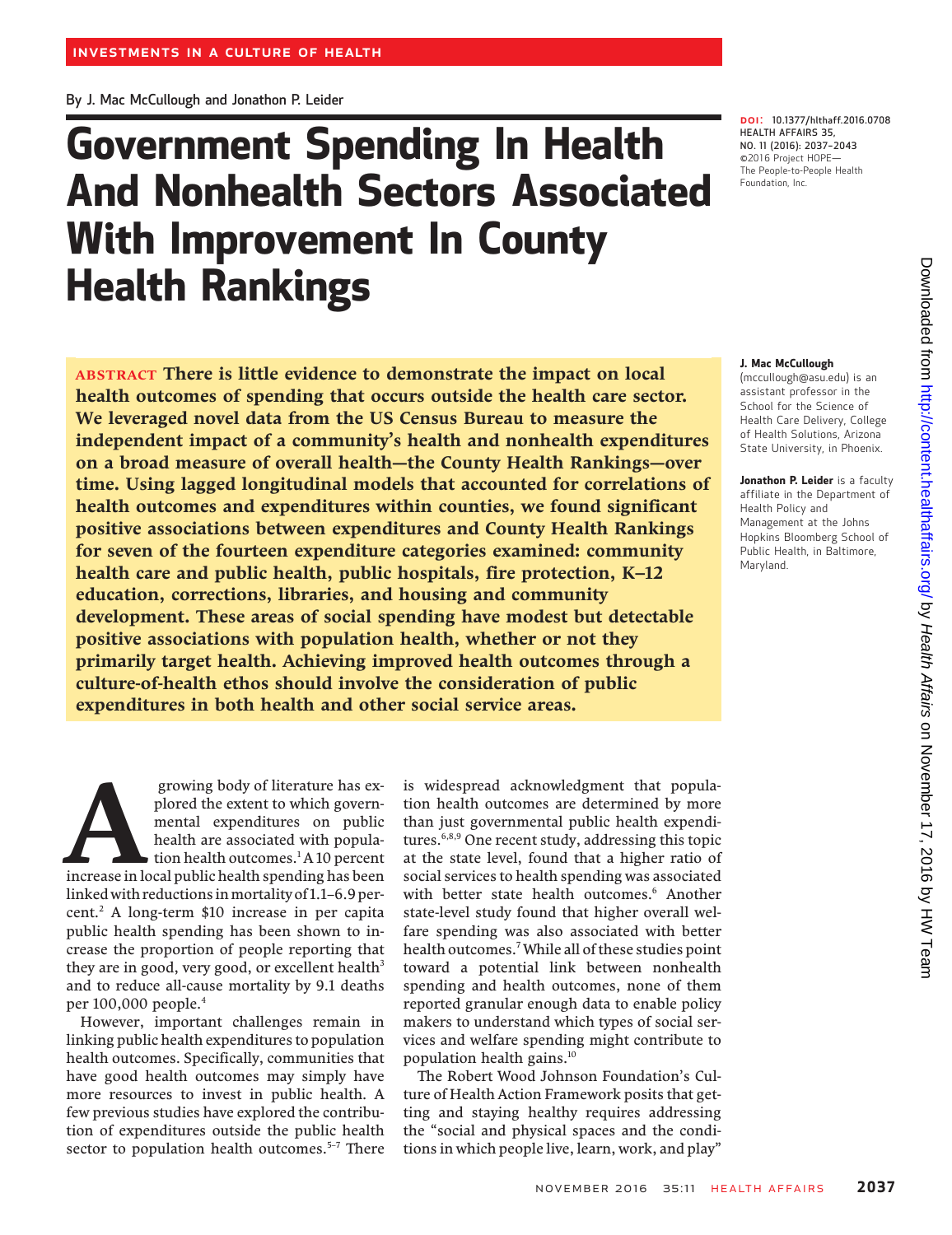in a community.  $8(pS150)$  Building a culture of health will therefore require engagement, planning, and investment beyond the traditional focus on the health care sector. Communities and policy makers will need to consider not only the direct impacts of allocating public funds toward, say, a new library or park, but also whether these investments are likely to yield health benefits for the community.<sup>8</sup>

Looking beyond the health sector to improve health outcomes requires addressing a complex web of social determinants that affect almost every aspect of a person's life, including health and well-being.<sup>11</sup> The importance of addressing the social determinants of health has been formalized in a number of national frameworks in the United States, including the Culture of Health Action Framework,<sup>8</sup> Healthy People  $2020$ ,<sup>12</sup> and the National Prevention Strategy.<sup>13</sup> Measures of health status and the social determinants of health include social deprivation indices,<sup>14</sup> grades and report cards,<sup>15-17</sup> and rankings.18,19 These measures have a common goal: motivating awareness and change.

One measure that has had a large impact is the County Health Rankings, a collaboration between the University of Wisconsin and the Robert Wood Johnson Foundation. These rankings have received both accolades and criti $cism$ ,<sup>20</sup> as well as over 800 mentions in the media, as catalogued by LexisNexis between 2010 and 2016.

While the importance of investing in nonhealth sectors is well understood, there is little evidence demonstrating the extent to which this spending contributes to improved health outcomes at the local level. This information could help guide policy makers' prioritization of expenditures to maximize health promotion and disease prevention within their communities.<sup>8</sup> There exist few data regarding how the relationship between social determinants of health and population health is influenced by public expenditures at the local level. Such information could serve to build an evidence base for benchmarks that have been proposed for spending on those social determinants.<sup>21</sup> This article helps build that evidence base. We used novel data for the period 2010–15 to measure the independent associations between health and nonhealth expenditures and County Health Rankings over time.

#### Study Data And Methods

DATA We used two major sources of data: public expenditure data from the Census Bureau and County Health Rankings data.

Our public expenditure data came from the Census Bureau's census of governments, which

includes expenditure data from all of the approximately 87,000 local governments in the United States.<sup>22</sup> Data are available every five years (the most recent releases were in 2007 and 2012). To obtain annual estimates, we conducted linear nearest-neighbor interpolation by year for each governmental entity and expenditure category (for more details on how the estimates were generated, see the online Appendix).<sup>23</sup> We then aggregated expenditures for all governmental entities within a county according to spending categories defined by the Census Bureau.<sup>22</sup> We analyzed fourteen health and social service expenditure categories that have been used in similar previous work $6$  or were specifically identified in the Culture of Health Action Framework<sup>8</sup> (for technical definitions of the expenditure categories, see Appendix Exhibit A1).<sup>23</sup>

Our population health data came from County Health Rankings and Roadmaps. Given the broad range of avenues through which nonhealth public spending could conceivably affect population health, we sought a broad measure of population health status. The County Health Rankings are a well-known and widely used measure of the overall health of a population.<sup>24</sup> Moreover, the rankings are sometimes treated as an outcome themselves, as articles in the media frequently report on a county's ranking instead of, for example, the county's underlying all-cause mortality rates. $24,25$  There may thus be intrinsic value in examining the ranking itself.

Normally produced at the state level, the County Health Rankings compile a range of countylevel data to rank counties based on both health outcomes (length of life and quality of life, each of which account for 50 percent of these outcomes) and health factors (social determinants and other factors related to the physical and social environment within a county).<sup>19,20,25</sup> For this study, we used a special-use version of the 2010– 15 County Health Rankings from the University of Wisconsin's Population Health Institute, in which counties were ranked both nationally and by state in terms of health outcomes for the period 2012–15 and in terms of health factors for the period 2010–13. Each county's health outcomes ranking was the primary outcome of interest, and its health factors ranking was a predictor of interest.

Analytic Approach We performed univariate and bivariate analyses to explore associations between public expenditures and county-level health factors and outcomes. Bivariate analyses used county health rankings at both the national and state levels.We explored the fourteen expenditure categories as per capita dollar amounts and as percentages of total public expenditures within a county.We tested for significant differ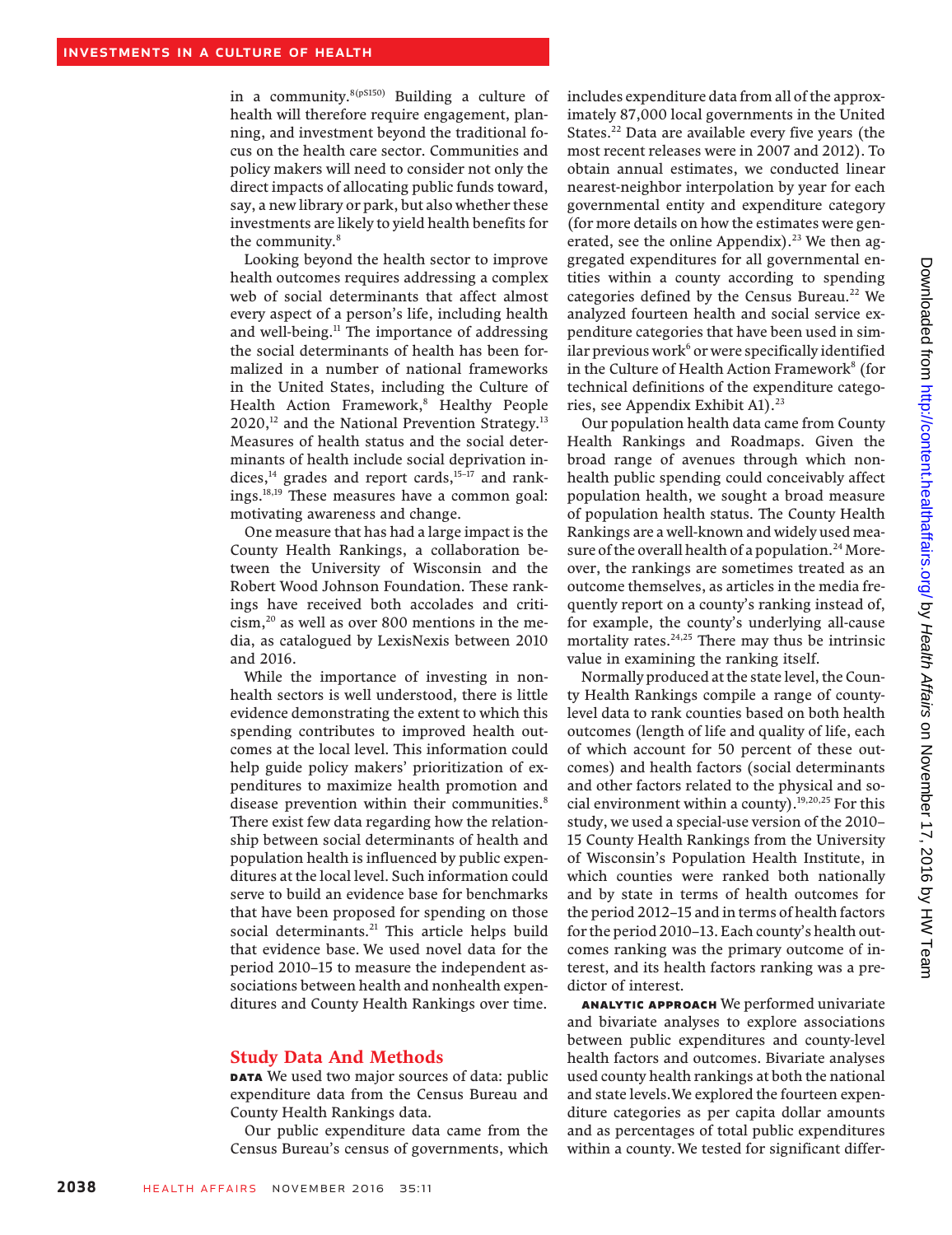ences in spending using Kruskal-Wallis tests and analysis of variation tests.

We used lagged random-intercept multivariate longitudinal models to regress a county's national health outcomes ranking (the primary outcome of interest) on the county's mean per capita expenditures and year-specific deviation from its county-specific mean in each of the fourteen categories from the four previous years and its health factors ranking for the two previous years, controlling for population and state-level clustering (for more details on model and variable lag specifications, see the Appendix).<sup>23</sup>

Multivariate analyses used county health rankings at the national level. To account for potential nonlinearities in the spending-to-health outcomes relationships, the square of per capita spending for each category was also included in the model. In addition to the primary outcome of interest, we used multivariable models to explore the association between spending and each of the five health outcomes measures used to construct the rankings: years of potential life lost, adults in poor or fair health, number of poor physical health days, proportion of births that are low birthweight, and number of poor mental health days.

The models included data for 2,500 counties in 2012, 2,459 in 2013, 2,351 in 2014, and 2,403 in 2015, for a total sample size of 9,713 county-year observations. Estimates were unreliable for states with especially small numbers of counties, so the states with fewer than ten counties in the data set were excluded (Connecticut, Delaware, Hawaii, and Rhode Island; we also excluded the District of Columbia). We performed post estimations to calculate the regression-adjusted effects of increases of \$10 in per capita expenditures and of 10 percent increases in expenditures for significant variables. Data coding and analyses were performed using Stata, version 13.1.

Limitations Our study had several limitations. First, while our longitudinal design allowed us to examine the impacts of changes in spending over time, we could not prove causality. Public expenditures are determined not randomly but by community resources, events, priorities, and other characteristics.<sup>26</sup> For example, in some states where funding for public health is determined formulaically, areas with low health status receive proportionately more funding than other areas. Thus, public health spending and health outcomes may be endogenous, $^{27}$  and the relationships observed between the two should be viewed as associative instead of causal.

However, a strength of our analysis lies in its broad, multisector representation of public spending categories.We are unaware of formulas used to determine nonhealth expenditures (such

as for libraries or fire protection) that are based on health outcomes. In addition, we controlled for a county's health factors and its average total spending levels in our models. These considerations strengthen our confidence that the associations we observed were not spurious.

Second, as mentioned above, lags were used for both expenditure and health factor variables. Some data used to construct the rankings data were pooled to improve reliability and span multiple years. Thus, there is the potential for correlation across years. We partially accounted for this potential correlation within county measures across years through the use of variables centered on county means. As additional County Health Rankings data become available, refined testing for this potential issue may become possible.

Third, our study was constrained by the availability of outcome data, which meant that we could examine only those impacts for which data were available over four years of the national rankings. However, the time between when an investment is made and when its impacts occur might vary by sector, and impacts might last beyond four years. For example, Timothy Brown found that the full impact on mortality rates of additional public health spending was still being realized ten years following the investment.<sup>4</sup> However, approximately 80 percent of the benefits were realized within the first four years. Therefore, our study might understate the bene-

#### Exhibit 1

County per capita expenditures for health and social services areas, 2012

|                                         | County expenditures (\$) |          |        |
|-----------------------------------------|--------------------------|----------|--------|
| <b>Expenditure category</b>             | <b>Median</b>            | Mean     | SD     |
| Community health care and public health | 60.12                    | 96.44    | 115.19 |
| Public hospitals                        | $-$ <sup>a</sup>         | 343.64   | 725.91 |
| Parks and recreation                    | 45.35                    | 65.02    | 25.91  |
| Natural resources                       | 10.81                    | 33.12    | 60.00  |
| Waste management                        | 51.60                    | 60.93    | 48.47  |
| Sewerage                                | 89.99                    | 114.46   | 93.62  |
| Fire protection                         | 66.81                    | 80.98    | 62.14  |
| Protective inspections                  | 4.24                     | 7.24     | 9.83   |
| Public welfare                          | 13.54                    | 92.97    | 149.43 |
| K-12 education                          | 1,613.41                 | 1,712.58 | 512.27 |
| Corrections                             | 51.72                    | 65.20    | 66.14  |
| Libraries                               | 21.55                    | 27.50    | 25.45  |
| Transportation                          | 189.73                   | 243.25   | 193.46 |
| Housing and community development       | 42.74                    | 66.36    | 80.91  |

source Authors' analysis of data for 2007-12 from the Census Bureau's census of governments and **SOURCE** Additions analysis of data for 2007 T2 from the Census Bureau's Census of governments and<br>for 2012–15 from County Health Rankings and Roadmaps. NOTE SD is standard deviation. <sup>a</sup>Only 37 percent of the counties in the data set had any public hospital expenditures in 2012, so median expenditure for this category is \$0.00.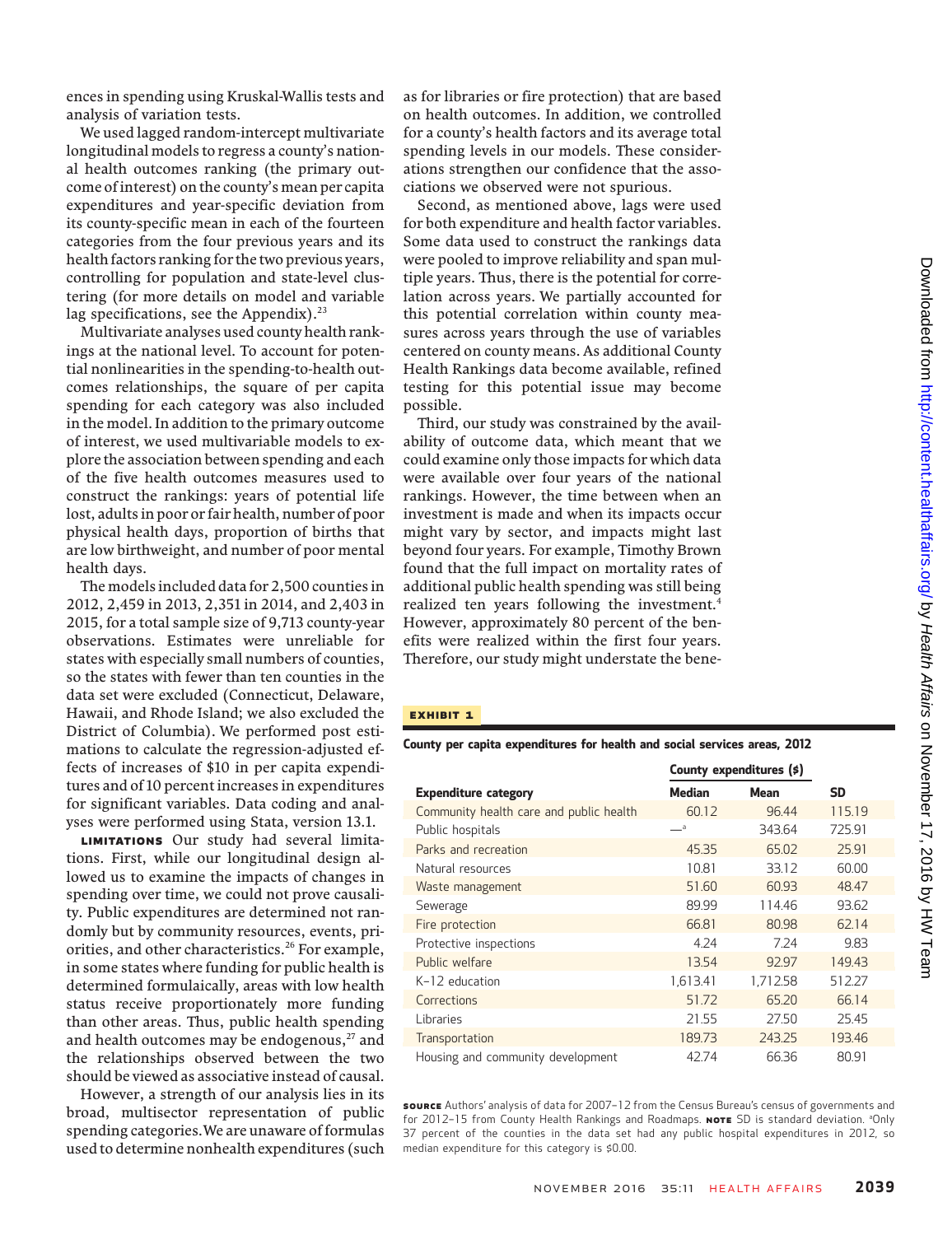fits of additional expenditures, especially for sectors with longer cumulative lags between investment and population health impacts.

Fourth, we tested for potential nonlinearities in the relationship between a county's overall ranking and its score on the underlying z-score used to create the ranking. We found little evidence to suggest that this was an issue, with the exception of the extreme tails of the distribution. Thus, our estimates might not be generalizable to the most or least healthy counties, although the direction of the relationship appears to hold.

Finally, our data set did not include spending by private actors. Such spending could supplement or replace public expenditures in some instances and represents an important area for research and the collection of additional data. Nevertheless, there is a need to understand and

#### Exhibit 2

Median county budget allocations for relevant expenditure categories, by county health factors ranking, 2012



sounce Authors' analysis of data for 2007-12 from the Census Bureau's census of governments and for 2012-15 from County Health Rankings and Roadmaps. NoTES Expenditures on elementary education are not shown because of scale issues. The amounts allocated to K–12 education were 40.8 percent of total expenditures for counties in the top quartile of the ranking, 42.9 percent for counties in the middle two quartiles, and 43.9 percent for counties in the bottom quartile. Expenditures for public hospitals are not shown because the median value was 0 percent (only approximately one-third of counties had any expenditures in this category). Significance levels shown if at least one category (top quartile, middle two quartiles, and bottom quartile) is significantly different than the others.  $^{**}p < 0.05$   $^{***}p < 0.001$ 

justify the sizable public investments in health and nonhealth sectors made each year by local governments. Given the importance of both public and private spending in fostering a culture of health, further exploration of the potential relationship between public and private spending on health is warranted.

#### Study Results

By far the largest of the health and social services spending categories examined was K–12 education, with median per capita spending of \$1,613 in 2012 (Exhibit 1). The category of community health care and public health had median spending of \$60.12—less than 3 percent of the total spending examined in this analysis.

Our analyses revealed several ways in which county-level public expenditures and countylevel population health status were related. Median per capita expenditures on the fourteen categories analyzed were not significantly different for counties in the healthiest three quartiles of health outcomes (\$3,064) than for counties in the bottom quartile (\$3,083;  $p = 0.30$ ) (data not shown). But median per capita expenditures were significantly higher for counties in the top three quartiles of health factors rankings (\$3,081) than for counties in the bottom quartile (\$3,032;  $p = 0.04$ ). Compared to counties in the bottom three quartiles of health factors rankings, counties in the top quartile tended to allocate a larger proportion of their annual budgets to community health care and public health, parks and recreation, sewerage, fire protection, protective inspections, libraries, and housing and community development (Exhibit 2).

Multivariate longitudinal models found several significant associations between health outcomes and per capita expenditures (for full regression outputs, see Appendix Exhibit A3).<sup>23</sup> Multivariable models indicated that changes in the expenditure categories shown in Exhibit 3 were independently associated with changes in health outcome rankings at the county level. The size of the improvement varied but was modest in all cases.

While increased spending in each of the seven categories shown in Exhibit 3 was associated with improvements in national county health rankings, there were negative associations for the square of per capita spending in the categories of fire protection, K–12 education, and corrections (full regression results are shown in Appendix Exhibit A5). $23$  This means that there may be a nonlinear relationship between increased spending in these three categories and improved rankings, with decreasing returns for large changes in spending in these categories.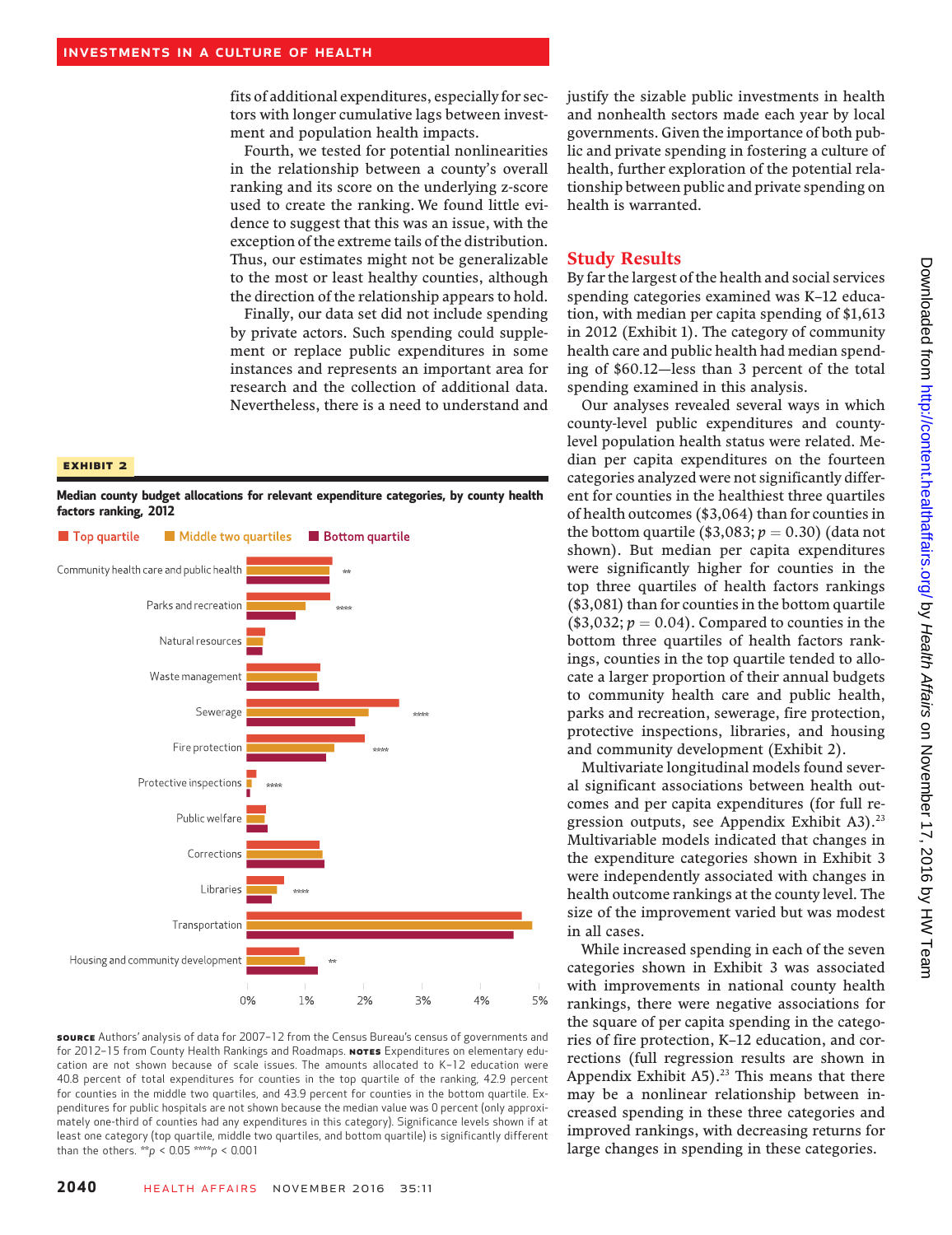Models that explored the association between a 10 percent change in per capita expenditures and subsequent changes in underlying health outcome measures revealed associations between certain spending categories and health outcome measures. However, no single spending category was significantly associated with all five health outcome measures. For example, additional spending on libraries was associated with significant improvements in only two of the measures: the number of adults in fair or poor health and the proportion of births that were low birthweight. Notably, additional spending for some of these categories was associated with population health declines (for a full table of findings, see Appendix Exhibit A4; for full regression outputs, see Appendix Exhibit A5).<sup>23</sup>

#### **Discussion**

There is an increasing recognition of the importance of social determinants of health as drivers of health outcomes.<sup>8,12,13</sup> Yet there is limited evidence regarding the interplay among social services spending, social determinants of health, and population health outcomes at the local level.5,6 Our study examined the relationships between county-level spending on social services, county-level health factors, and county-level health outcomes.

Notable patterns emerged for counties when we examined governmental spending across quartiles of health outcomes and health factors rankings. Overall, jurisdictions with higher health outcome rankings devote larger proportions of their expenditures to community health care and public health, parks and recreation, sewerage, fire protection, and libraries, compared to jurisdictions with lower health outcome rankings. Counties that invest less in community health care and public health, social services, and other areas relevant to the Culture of Health Action Framework tend to fare worse in terms of their health factors. Given that health factors have been referred to as the health outcomes of the future, $^{24}$  this gap may represent a source of future health disparities, as the longer-term impacts of these differential investments are felt in subsequent years.

We also found evidence of an association between social services spending and subsequent population health outcomes, even after we controlled for each county's health factors (social determinants and other factors related to the physical and social environment within a county). Our findings suggest that changes in health outcome rankings could not be traced directly back to a single health outcome measure. We found evidence of a wide range of associations

#### Exhibit 3

Estimated lagged effects on county health outcomes rankings for 2012–15 of increases in spending on social services from 2008 to 2012



SOURCE Authors' analysis of data for 2007–12 from the Census Bureau's census of governments and for 2012-15 from County Health Rankings and Roadmaps. Nores The exhibit shows regression effects adjusted for a county's health factors, population, state, and mean levels of expenditures. Changes correspond to position changes in the rankings during the study period. Lagged effects for the remaining categories in Exhibit 1 are not shown because they were not significant (alpha = 0.05). Significance refers to the relationship between changes in county social services and subsequent changes in county health outcome rankings. Significance outcomes were the same in each category for both per capita increases and percent increases. \*\*p < 0:05 \*\*\*p < 0:01 \*\*\*\*p < 0:001

between changes in social services spending and changes in a number of health outcome measures. At the most general level, the size of the association was relatively modest, and no single expenditure category was associated with meaningfully larger gains than other categories were.

One critical recommendation based on this finding is that policy makers and program advocates should carefully consider the possible impacts if spending increases in one area are offset by spending decreases in other areas. In some cases, additional spending in nonhealth areas such as libraries—may yield a population health dividend in addition to the direct effects in the nonhealth areas.<sup>28</sup> Yet our models showed decreasing returns on additional spending across several social services categories, which means that there may be some level of spending after which additional spending may yield fewer additional benefits from a health outcomes perspective.

Future research to determine optimal levels for each expenditure type may be beneficial and could help inform potential benchmarking efforts.21 One practical consideration here is that stakeholders advocating for the optimizing of population health outcomes would be well advised to take a holistic view of how public spend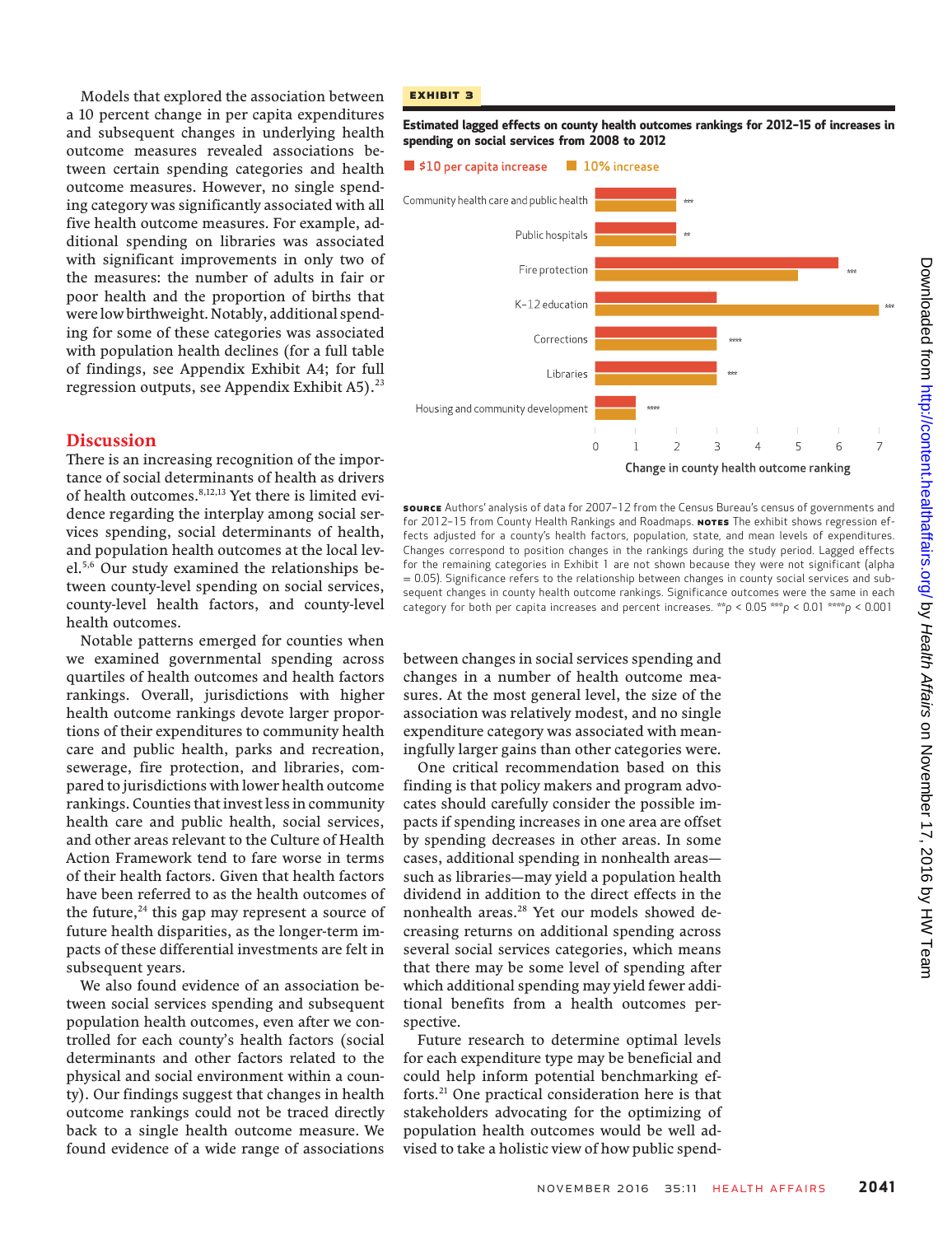ing affects population health outcomes. Together, our findings underscore the need to use a multisector approach in efforts to advance health outcomes within a community.

It is worth noting that counties may not always be the locus of local investment decision making. While the expenditure data used in this analysis can be matched to cities, municipalities, and other areas, finding reliable annual health outcomes data at these local levels remains challenging.29 The results of local initiatives to track expenditures against measurable health outcomes may help policy makers within counties tailor these findings to their jurisdictions.

### Our findings provide policy makers with evidence that investments beyond the health sectors may yield health dividends.

#### Conclusion

This article presents novel local-level data on a range of specific categories of public spending in relation to population health outcomes. Previous work has explored the association between spending on a range of social services categories and health outcomes at the state level.<sup>6,7</sup> However, our data allowed us to conduct a granular examination of the relationship between spending and health outcomes while also accounting for variation in local policies, programs, and priorities.

We found evidence that investments in community health care and public health, public hospitals, fire protection, K–12 education, corrections, libraries, and housing and community development were associated with improved health outcomes, as indicated by improvements in County Health Rankings. Many of these factors were also associated with gains in the underlying health outcome measures that make up the County Health Rankings. These areas of social services expenditures have detectable, significant, and positive associations with population health, whether or not they primarily target health.

Counties with limited means may have the opportunity to improve their population's health (and their own ranking) by adjusting their spending on social services. Our study provides evidence that spending in health and nonhealth sectors is associated with improved county health outcomes within a modest time frame. Yet the least healthy communities are currently underinvesting in some of these areas, relative to other communities. Attempting to improve population health outcomes through a culture-ofhealth ethos should involve considering public expenditures in both health and nonhealth sectors. Our findings provide policy makers with evidence that investments beyond the health sectors may yield health dividends. ■

This study was supported by a grant from County Health Rankings and Roadmaps, a collaboration of the University of Wisconsin Population Health Institute and the Robert Wood Johnson Foundation. Funders did not

have editorial review or approval of this work. The views expressed are those of the authors and do not necessarily reflect the views of County Health Rankings and Roadmaps or the Robert Wood Johnson Foundation. J. Mac

McCullough has received funding from the Maricopa County Department of Public Health. That agency played no role in this study.